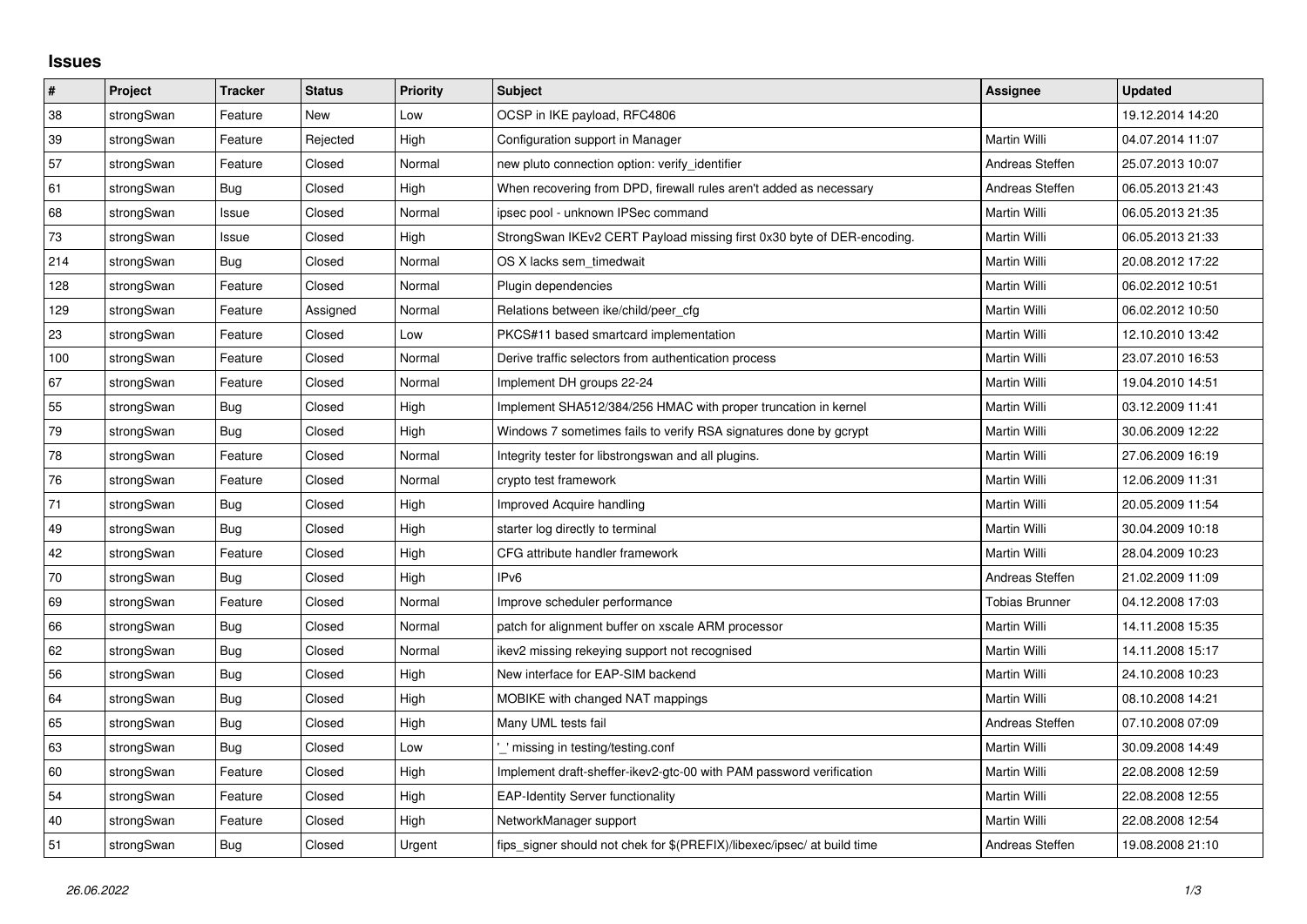| #              | Project    | <b>Tracker</b> | <b>Status</b> | <b>Priority</b> | <b>Subject</b>                                               | Assignee              | <b>Updated</b>   |
|----------------|------------|----------------|---------------|-----------------|--------------------------------------------------------------|-----------------------|------------------|
| 59             | strongSwan | Feature        | Closed        | High            | Add additinal signal dependent parameter to bus              | Martin Willi          | 29.07.2008 11:04 |
| 58             | strongSwan | Bug            | Closed        | Normal          | Please fix bashism in /src/ipsec/ipsec.in                    | <b>Martin Willi</b>   | 16.07.2008 09:08 |
| 52             | strongSwan | Bug            | Closed        | High            | Migrate ESP sequence number in update_sa                     | <b>Tobias Brunner</b> | 25.06.2008 08:40 |
| 53             | strongSwan | Bug            | Closed        | Normal          | Printf handler for proposal_t                                | Martin Willi          | 12.06.2008 14:23 |
| 46             | strongSwan | Feature        | Closed        | High            | DNS resolving for hosts in ike_cfg                           | Martin Willi          | 09.06.2008 09:34 |
| 25             | strongSwan | Feature        | Closed        | High            | alternative crypto implementation                            | Martin Willi          | 31.05.2008 09:49 |
| 50             | strongSwan | Bug            | Closed        | High            | plutostderrlog option missing                                | Martin Willi          | 11.05.2008 10:10 |
| 37             | strongSwan | Feature        | Closed        | High            | Hash and URL support for IKEv2                               | <b>Tobias Brunner</b> | 18.04.2008 13:38 |
| 48             | strongSwan | Feature        | Closed        | High            | Parallel trustchain verification                             | Martin Willi          | 16.04.2008 11:33 |
| 47             | strongSwan | Feature        | Closed        | High            | <b>RNG API</b>                                               | Martin Willi          | 16.04.2008 11:27 |
| 41             | strongSwan | Feature        | Closed        | High            | CFG attribute provider framework                             | Martin Willi          | 16.04.2008 11:24 |
| 44             | strongSwan | <b>Bug</b>     | Closed        | Normal          | multiple copies of ca certificate in cache                   |                       | 07.04.2008 10:51 |
| 43             | strongSwan | Bug            | Closed        | High            | missing certificate_identity in SQL database causes segfault | Martin Willi          | 07.04.2008 10:08 |
| 45             | strongSwan | Bug            | Closed        | High            | Failure to open SQLite database crashes charon               | Martin Willi          | 07.04.2008 09:16 |
| 36             | strongSwan | <b>Bug</b>     | Closed        | High            | strongswan-4.2.0 does not compile with uclibc                | Martin Willi          | 04.04.2008 13:51 |
| $\overline{7}$ | strongSwan | Feature        | Closed        | High            | Relational database configurations/credentials               | Martin Willi          | 02.04.2008 16:30 |
| 30             | strongSwan | Feature        | Closed        | High            | Certificate caching                                          | Martin Willi          | 02.04.2008 14:50 |
| 35             | strongSwan | Bug            | Closed        | High            | ikev2/ocsp-no-signer-cert scenario segfaults                 | Martin Willi          | 02.04.2008 09:45 |
| 34             | strongSwan | Bug            | Closed        | High            | ikev2/multi-level-ca-loop segfaults                          | Martin Willi          | 31.03.2008 09:19 |
| 26             | strongSwan | Bug            | Closed        | High            | Port all tools to new crypto/credential APIs                 | Martin Willi          | 21.03.2008 18:04 |
| 33             | strongSwan | Bug            | Closed        | High            | ikev2/crl-revoked scenario broken                            | Martin Willi          | 19.03.2008 19:02 |
| 31             | strongSwan | Bug            | Closed        | High            | ikev2/rw-eap-aka-rsa scenario fails                          | Martin Willi          | 19.03.2008 15:25 |
| 32             | strongSwan | Bug            | Closed        | High            | ikev2/rw-no-idr scenario fails                               | Martin Willi          | 19.03.2008 11:13 |
| 22             | strongSwan | Feature        | Closed        | High            | OCSP support                                                 | Martin Willi          | 10.03.2008 18:41 |
| 21             | strongSwan | Feature        | Closed        | High            | CRL support                                                  | Martin Willi          | 10.03.2008 18:40 |
| 24             | strongSwan | Feature        | Closed        | High            | Update doxygen documentation                                 | Martin Willi          | 22.02.2008 16:07 |
| 28             | strongSwan | Bug            | Closed        | Low             | 'make install' fails if 'sysconfdir' does not exist.         | Andreas Steffen       | 22.02.2008 15:54 |
| 29             | strongSwan | Bug            | Closed        | Low             | 'make install' fails if 'sysconfdir' does not exist.         | Andreas Steffen       | 22.02.2008 15:53 |
| 27             | strongSwan | Feature        | Closed        | High            | Create a database API                                        | Martin Willi          | 19.02.2008 15:16 |
| $ 20\rangle$   | strongSwan | Feature        | Closed        | High            | Pluggable fetcher plugins                                    | Martin Willi          | 18.02.2008 09:58 |
| 16             | strongSwan | Feature        | Closed        | High            | Generic plugin architecture                                  | Martin Willi          | 15.02.2008 09:37 |
| 13             | strongSwan | Feature        | Closed        | High            | Implement a modular credential framework                     | Martin Willi          | 15.02.2008 09:36 |
| 17             | strongSwan | Feature        | Closed        | High            | Pluggable crypto modules                                     | Martin Willi          | 15.02.2008 09:36 |